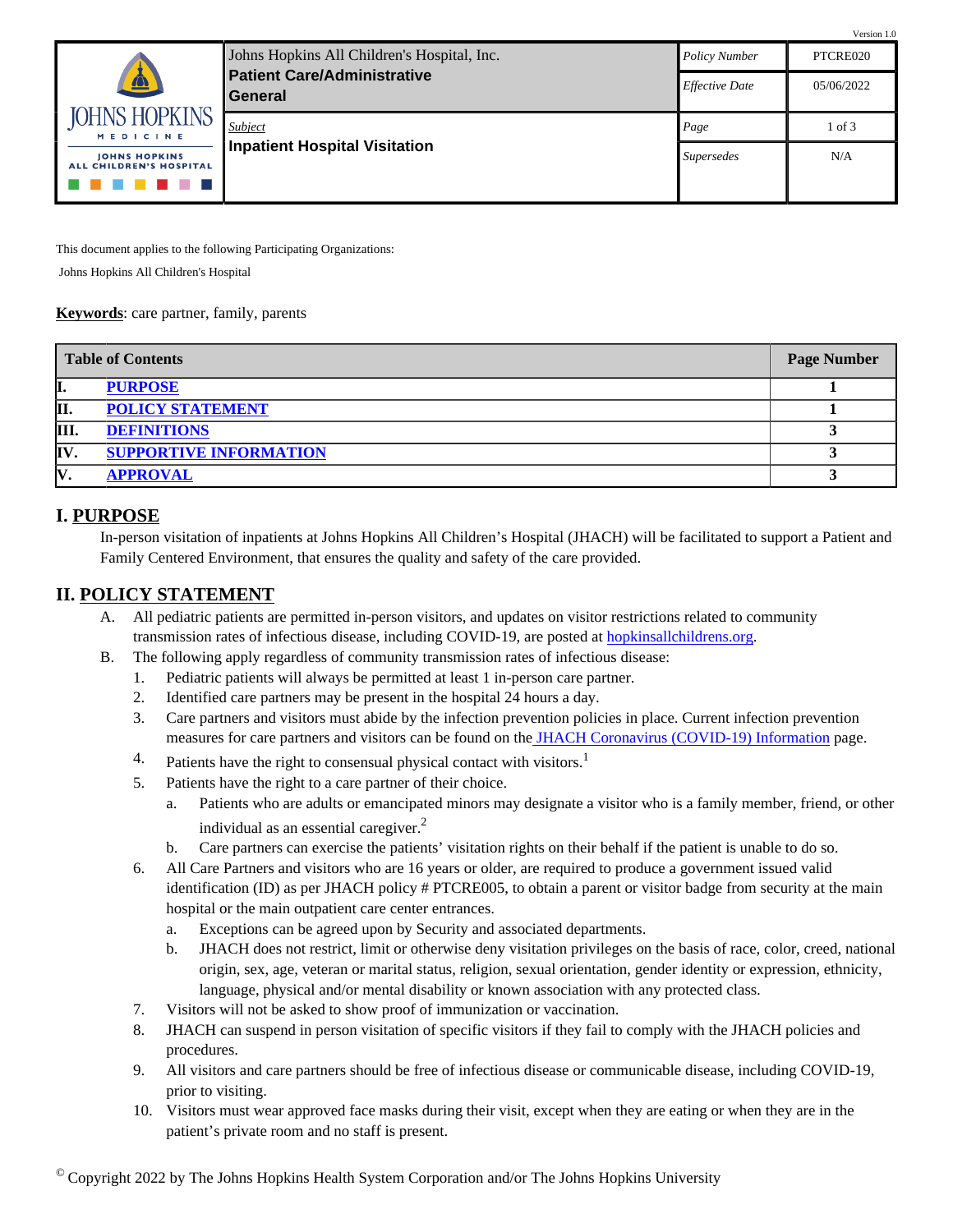|                                                        |                                                      |                       | Version 1.0 |
|--------------------------------------------------------|------------------------------------------------------|-----------------------|-------------|
|                                                        | Johns Hopkins All Children's Hospital, Inc.          | <b>Policy Number</b>  | PTCRE020    |
| $\mathbf{A}$                                           | <b>Patient Care/Administrative</b><br><b>General</b> | <b>Effective Date</b> | 05/06/2022  |
| <b>JOHNS HOPKINS</b><br><b>MEDICINE</b>                | Subject                                              | Page                  | 2 of 3      |
| <b>IOHNS HOPKINS</b><br><b>ALL CHILDREN'S HOSPITAL</b> | <b>Inpatient Hospital Visitation</b>                 | <i>Supersedes</i>     | N/A         |
|                                                        |                                                      |                       |             |

- C. Emergencies/Natural Disasters/Public Health Crisis
	- 1. In severe weather, natural disasters, public health crises, or situations where there is at threat of violence and other emergencies, the hospital may temporarily be locked down.
		- a. Visitation may be suspended during this time. However, at least one care partner will be permitted to stay with patients until the lockdown is lifted.
		- b. During emergencies, the hospital incident command center will communicate specific guidelines for individual patient care areas until after the incident command is de-activated.
		- c. JHACH reserves the right to adjust hospital visitation policies at any time based on current communicable disease trends/epidemics/pandemics and/or in the event of extraordinary circumstances warranting a change in hospital visitation.
			- i. If a patient has confirmed or suspected COVID-19, the following visitation guidelines are in place:
				- A care partner can be present.
				- The care partner must stay with the patient in their room throughout the patient's stay.
				- Any rotation of care partners must be approved by clinical leadership and the care partners must be escorted to and from the room by hospital staff or approved volunteers.
				- Parent's meals will be delivered and eaten in the room with the child.
				- Neonatal ICU policies for COVID+/PUIs may vary. Please check with local leadership.
			- ii. JHACH uses four color-coded visitation risk levels to determine how we can safely invite care partners and visitors to join patients during inpatient stays. These guidelines help protect our patients, their care partners and our staff members by limiting the spread of the coronavirus that causes COVID-19. The visitation risk levels are based on the number of COVID-19 cases in the community according to state and county public health information, as well as conditions in our health care environments.
				- Purple-Highest Risk
					- Up to 2 care partners may be at the bedside at the same time; up to 4 care partners can be named for the child for the duration of the stay — however, only 2 care partners may be in the hospital at a time. End-of-life exceptions for siblings may apply.
				- Level Red-High Risk
					- Up to 2 care partners may be at the bedside at the same time; care partners may rotate during the day. Visitation is open to visitors invited by the family who are over the age of 18.
				- Level Yellow-Medium Risk and Level Green-Lower Risk (COVID 19 still present in Community)
					- Up to 2 care partners may be at the bedside at the same time.
					- General care: Maximum of 3 children and 1 adult, or 2 adults and 2 children at the bedside at a time during visiting hours.
					- ICUs, high acuity areas or patients with immunocompromise: Visiting hours and guidelines may vary.

<sup>1</sup>In accordance with Florida law, **SB 988**.

 $2$ In-person visitation by the essential caregiver will be permitted for at least 2 hours daily in addition to any other authorized visitation. In accordance with Florida law [SB 988](https://www.flsenate.gov/Session/Bill/2022/988), essential caregivers are not required to provide care to a patient, nor are providers required to compel an essential caregiver to provide care.